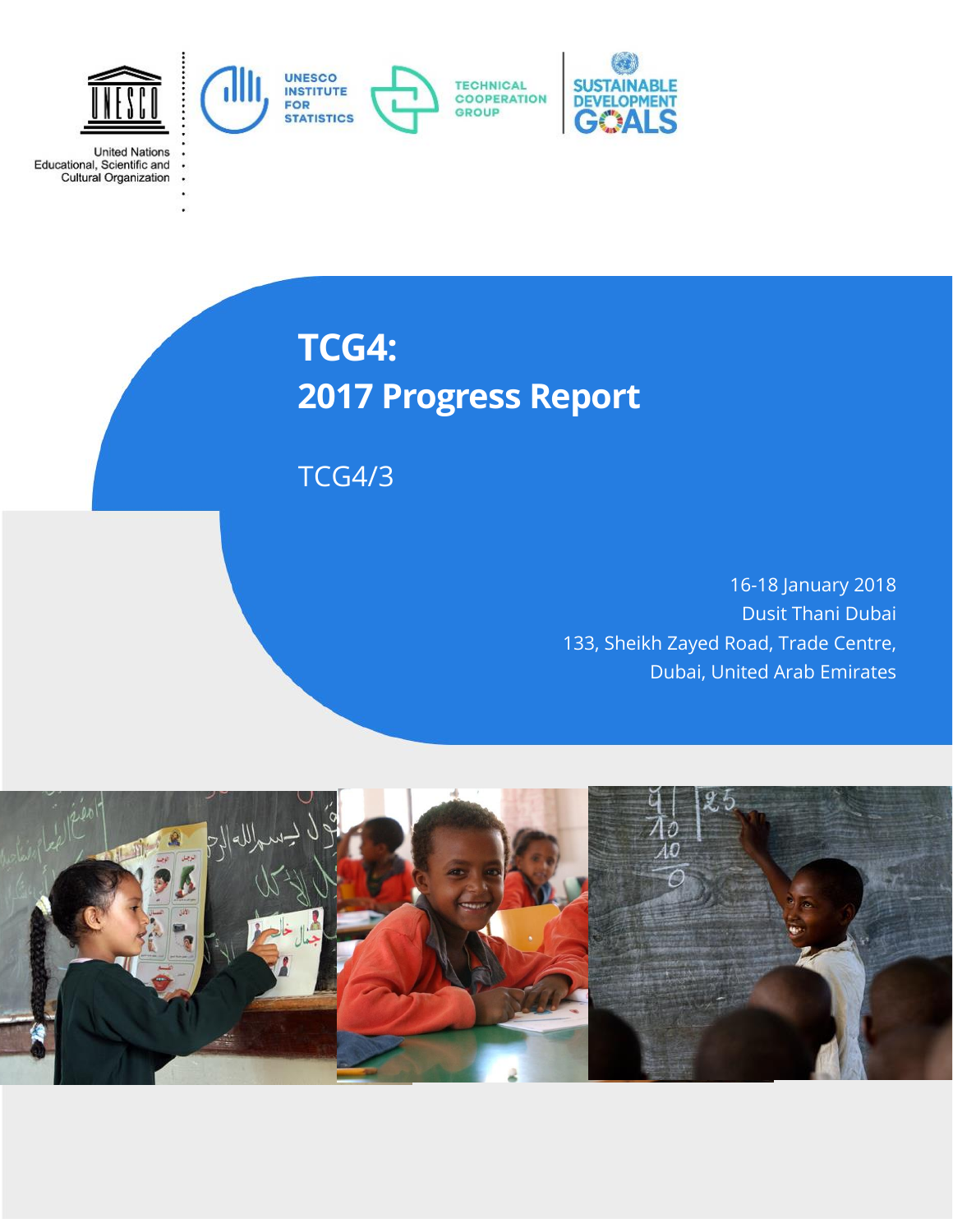

# **Contents**

<span id="page-1-0"></span>

| $\mathbf{1}$ .                                                                      |  |  |
|-------------------------------------------------------------------------------------|--|--|
|                                                                                     |  |  |
|                                                                                     |  |  |
| 2.                                                                                  |  |  |
|                                                                                     |  |  |
|                                                                                     |  |  |
|                                                                                     |  |  |
|                                                                                     |  |  |
| 3.                                                                                  |  |  |
|                                                                                     |  |  |
|                                                                                     |  |  |
|                                                                                     |  |  |
| Annex 1: Priority areas for TCG governance, communications and direction setting 12 |  |  |
|                                                                                     |  |  |
|                                                                                     |  |  |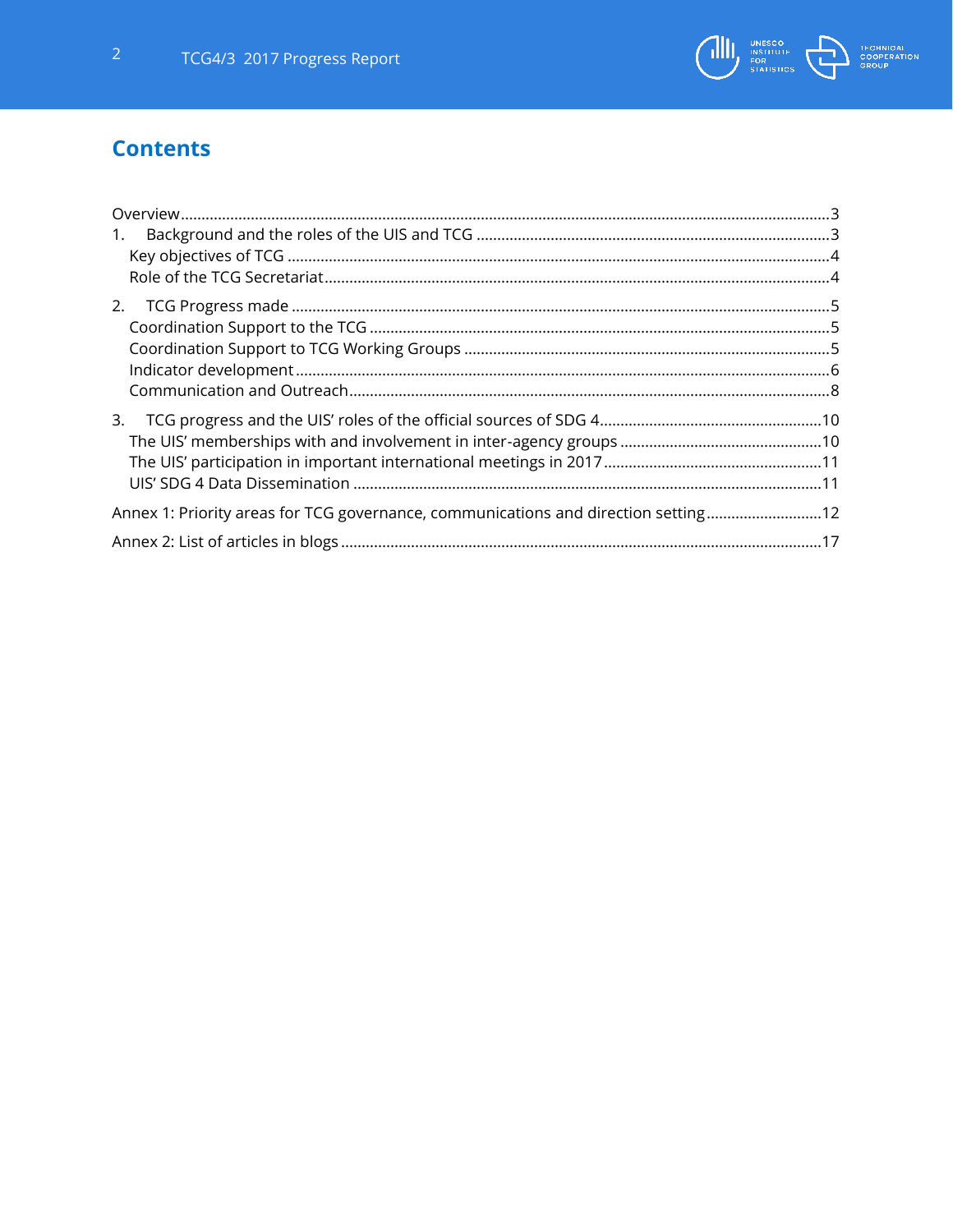

## **Overview**

This document provides an overview of the progress that the Technical Cooperation Group on the Indicators for SDG 4 - Education 2030 (TCG) has made and its Secretariat's work in TCG throughout the year 2017. This document is organized into three sections. **Section One** starts with the background, which highlights the role of the UIS in the SDG monitoring and the roles and objectives of the TCG and TCG Secretariat. In **Section Two**, TCG progress in 2017 is reported in four areas—(1) coordination support to the TCG, (2) coordination support to TCG Working Groups, (3) indicator development, and (4) communication and outreach. **Section Three** addresses how the progress made by the TCG has meaningfully advanced the implementation of the SDG 4 thematic indicator framework and how it supports the UIS in its role as the official source of cross-nationally comparable data on education for SDG 4.

## <span id="page-2-0"></span>**1. Background and the roles of the UIS and TCG**

The UNESCO Institute for Statistics (UIS), as the statistical agency responsible for collecting crossnationally comparable data in UNESCO's fields of competence, plays a critical role in the Education 2030 Agenda. This mandate is set out in the Education 2030 Framework for Action, which ratifies that the UIS is the official source of cross-nationally comparable data on education for SDG 4. To do this, the UIS works with partners to develop new indicators, methodologies, statistical approaches and monitoring tools to better assess progress towards the international education targets (Figure 1).



*Figure 1. Overview of UIS partnerships to implement the SDG 4-Education 2030 indicator framework*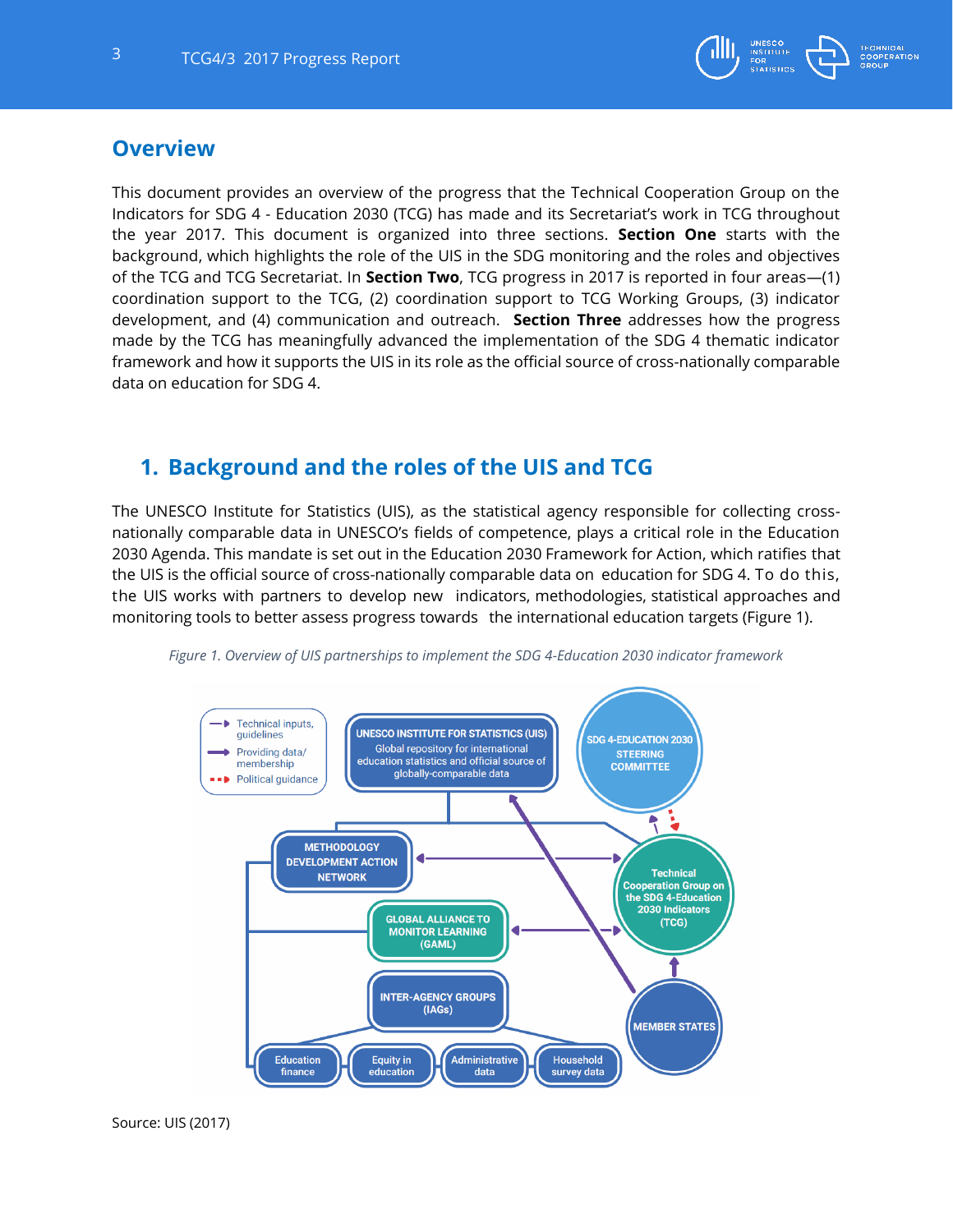

## <span id="page-3-0"></span>**Key objectives of TCG**

To advance the work on implementing the indicator framework, the UIS has convened the Technical Cooperation Group (TCG) on SDG 4–Education 2030 Indicators, which provides a platform to discuss and develop the indicators used to monitor the Education 2030 Agenda in an open, inclusive and transparent manner. The TCG is composed of 38 regionally-representative members of Member States, multilateral agencies and civil society groups as well as the Co-Chair of the SDG-Education 2030 Steering Committee. The UNESCO Institute for Statistics (UIS) hosts the TCG Secretariat. The TCG has created three working groups to address issues related to the implementation of the thematic indicators and provide recommendations. The key objectives<sup>1</sup> of TCG include:

a. Finalize and maintain the thematic indicator framework for the follow-up and review of Sustainable Development Goal 4 (SDG 4) and the Education 2030 Agenda;

b. Support the work of the Inter-Agency Expert Group on SDG indicators (IAEG-SDGs), relevant regional bodies and countries related to the implementation of the global and thematic monitoring framework and the design of regional monitoring frameworks, and assure the coherence of those processes;

c. Provide inputs to guide the production of technical documentation needed for the clear communication of the thematic indicators to monitor SDG 4 - Education 2030;

d. Inform the SDG-Education 2030 Steering Committee on the implementation of the thematic indicator framework, providing the necessary inputs to assess periodically their coverage, limitations and the potential for better alternatives when new methodologies are developed or data sources identified; and

e. Regularly review methodological developments and issues related to the thematic education indicators and their metadata.

The TCG works in tandem with the Global Alliance to Monitor Learning (GAML) to make recommendations on indicator development, capacity development, and data reporting. GAML aims to support national strategies for learning assessments and the development of internationallycomparable indicators and methodological tools to measure learning outcomes and skills. GMAL takes the lead in the development of indicators related to learning, while the TCG focuses on issues related to the other indicators.

## <span id="page-3-1"></span>**Role of the TCG Secretariat**

The UIS' role as the TCG Secretariat includes to: a) organize the meetings and select the meeting venues; b) prepare and facilitate meeting agendas; c) draft the minutes of the meeting in a timely manner; d) maintain accurate and complete information and key documents related to the work of the group on a joint platform; e) submit all relevant documents and meeting minutes to co-chairs for approval; f) draft and present TCG reports to the SDG-Education 2030 Steering Committee; and g) coordinate with TCG Working Groups and ensure delivery.

 $^{\rm 1}$  For a complete list of TCG objectives see the TCG's Terms of Reference.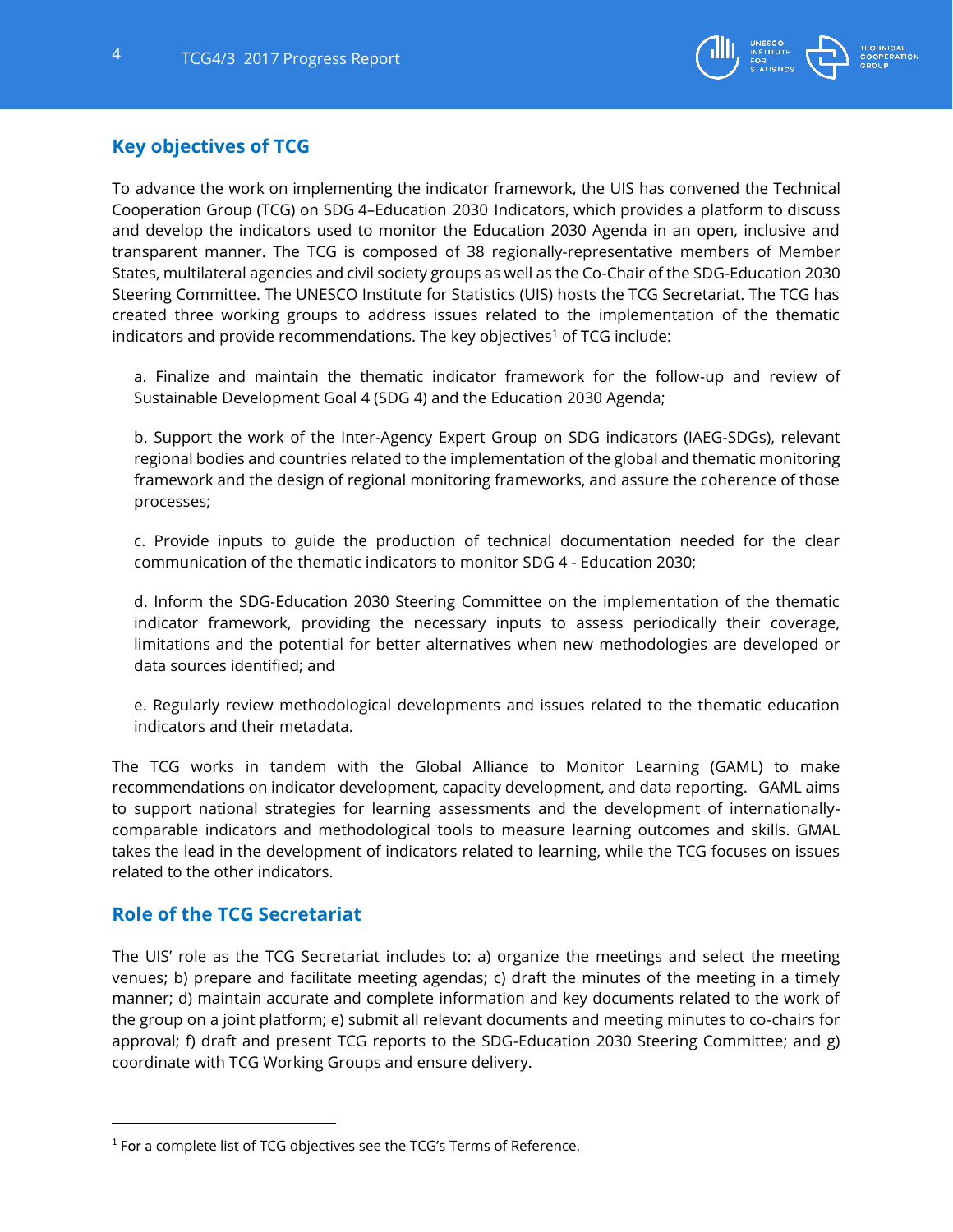

## <span id="page-4-0"></span>**2. TCG Progress made**

This section reports on the progress that the TCG has made in 2017 in four areas: (1) coordination support to the TCG, (2) coordination support to TCG Working Groups, (3) indicator development, and (4) communication and outreach.

## <span id="page-4-1"></span>**Coordination Support to the TCG**

The UIS hosts the TCG Secretariat, which is responsible for communicating with different stakeholders while providing overall guidance on the methodological work, country statistical capacity development work and data reporting associated with the SDG 4 indicator framework. The TCG Secretariat plays a coordinating role for the TCG community.

The Secretariat provides support to TCG Chairs and TCG Members through organizing TCG meetings. In 2017, the Secretariat organized the 3<sup>rd</sup> TCG Meeting in Montreal, Canada between May 31 and June 2. For the TCG 3 Meeting, the Secretariat prepared the invitations, agenda, concept note, background documents, and meeting summary. The Secretariat then communicated the results of the meeting to the SDG-Education 2030 Steering Committee. Moreover, the Secretariat followed up regarding further work agreed during the 3<sup>rd</sup> TCG meeting.

To support the governance of the TCG, the Secretariat has drafted TCG Terms of Reference (ToR draft), which lay out the objectives of the TCG, its membership, the roles and responsibilities of the co-Chairs, the Secretariat, and TCG participants. In addition, the ToRs address the formation of the working groups, the principles for TCG operations, and its collaboration with GAML.

Regarding TCG membership, the UIS has developed a TCG Members Rotation Policy (draft)\_ to ensure regional and organizational representativeness and that an appropriate level of institutional memory is maintained. Currently, the drafts of both TCG ToRs and Members Rotation Policy have been reviewed by TCG-Co-Chairs and the Co-Chair of the SDG-Education 2030 Steering Committee.

## <span id="page-4-2"></span>**Coordination Support to TCG Working Groups**

In 2017, three Working Groups were formed to be tasked with critical work areas of the TCG—indicator development, statistical capacity development, as well as data reporting, validation and dissemination. Each Working Group consists of members from UNESCO Member States, multilateral agencies, civil society groups, and the UIS, as shown in Table 1. To provide coordination support to the Working Groups, the UIS has assigned one to two of its staff as representatives to each Working Group.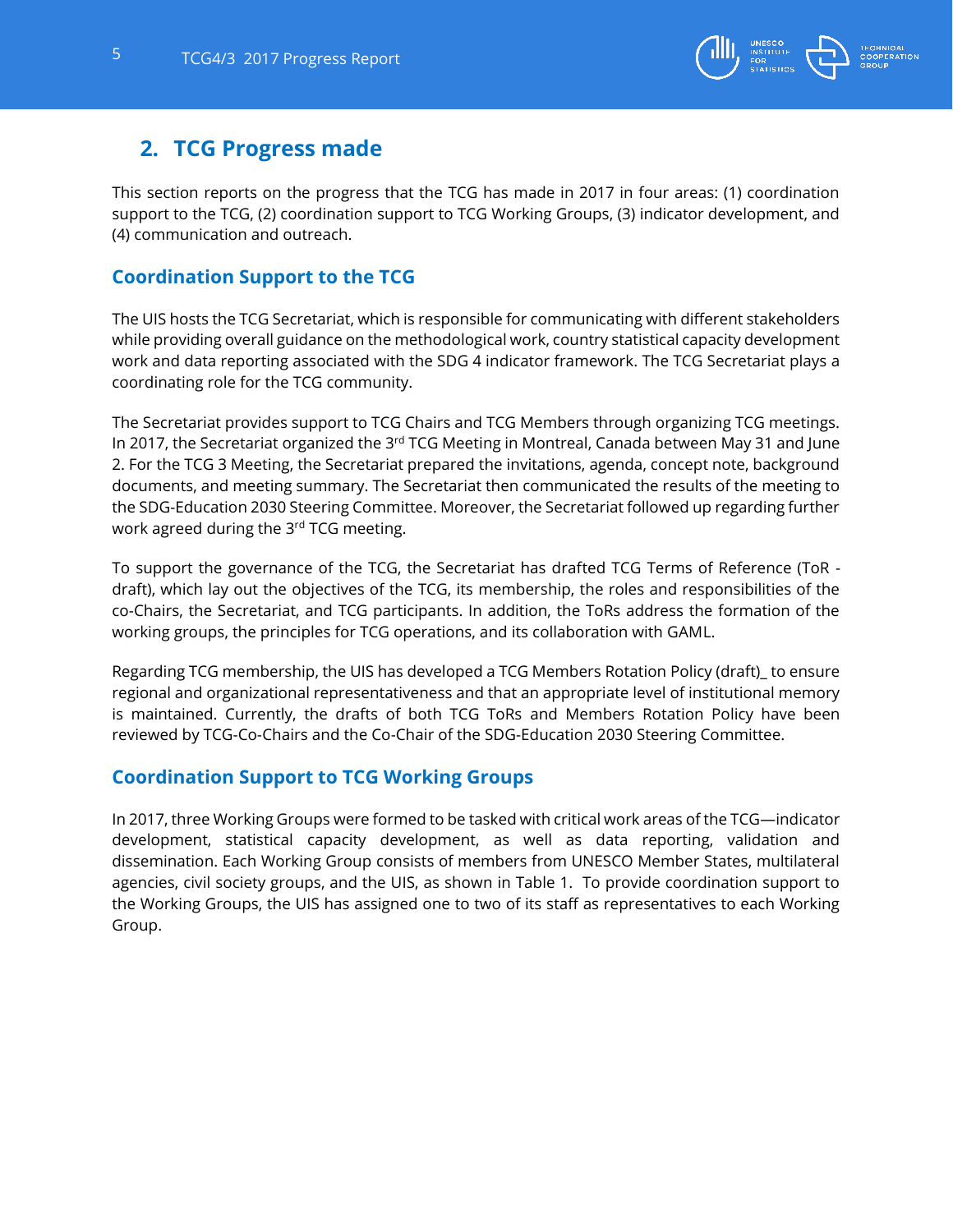#### *Table 1. Members of TCG Working Groups*

|    | <b>Working Groups</b>                              | <b>Members</b>                                                                                                                                                                                                                                                                                                                          | <b>Number of</b><br><b>individuals</b> |
|----|----------------------------------------------------|-----------------------------------------------------------------------------------------------------------------------------------------------------------------------------------------------------------------------------------------------------------------------------------------------------------------------------------------|----------------------------------------|
|    | Indicator<br>development                           | Brazil, Germany, Kenya, Russian Federation, Sweden, Education<br>International, Global Partnership for Education, OECD, UNESCO<br>(Global Education Monitoring Report, Section of Health and Education,<br>Section of Education for Sustainable Development and Global<br>Citizenship), UNICEF, and the UNESCO Institute for Statistics | 19                                     |
| 2. | Capacity<br>development                            | Botswana, Morocco, the Philippines, Sweden, Uganda, United<br>Kingdom, the Collective Consultation on NGOs, Global Partnership for<br>Education, UNESCO (Division for Education 2030 Support and<br>Coordination), and the UNESCO Institute for Statistics                                                                              | 13                                     |
| Β. | Data reporting,<br>validation and<br>dissemination | Canada, Egypt, France, Jamaica, Uganda, the Collective Consultation on<br>NGOs, OECD, and the UNESCO Institute for Statistics                                                                                                                                                                                                           | 10                                     |

The Secretariat has assisted the Chairs of Working Groups in preparing meeting agendas and supplying any necessary background information for discussion and decision making. Additionally, the Secretariat has supported Working Groups in communicating with and disseminating notes to the TCG.

To further facilitate the communication among Working Group members, the Secretariat also created and manages the online collaborative workspace—UNESTEAMS (https://teams.unesco.org/ login). UNESTEAMS serves as an online repository for documents, and allows Working Group members to discuss and share their comments on those documents. Besides contributing to their own group's work, members can also view other Working Groups' progress and make comments.

In 2017, each Working Group has accomplished several of their tasks, which can be read in each Working Group's respective progress reports.

## <span id="page-5-0"></span>**Indicator development**

The  $2<sup>nd</sup> TCG Meeting agreed that 22 indicators required further development. Among them, 7 are$ learning outcomes/skills related indicators for which GAML takes the lead in further developing the methodologies. The remaining 22 indicators fall under the responsibility of the TCG.

In 2017, the UIS worked closely with TCG Working Group 1 members to take indicator development work further. Depending on the specific issues that each indicator has and the expertise that TCG members have, the UIS performed various tasks, such as developing terms of reference, commissioning associated work from external experts, assuring deliverables received for review by Working Group 1 members, and coordinating among specialised agencies to invite their inputs. Table 2 shows the specific actions taken.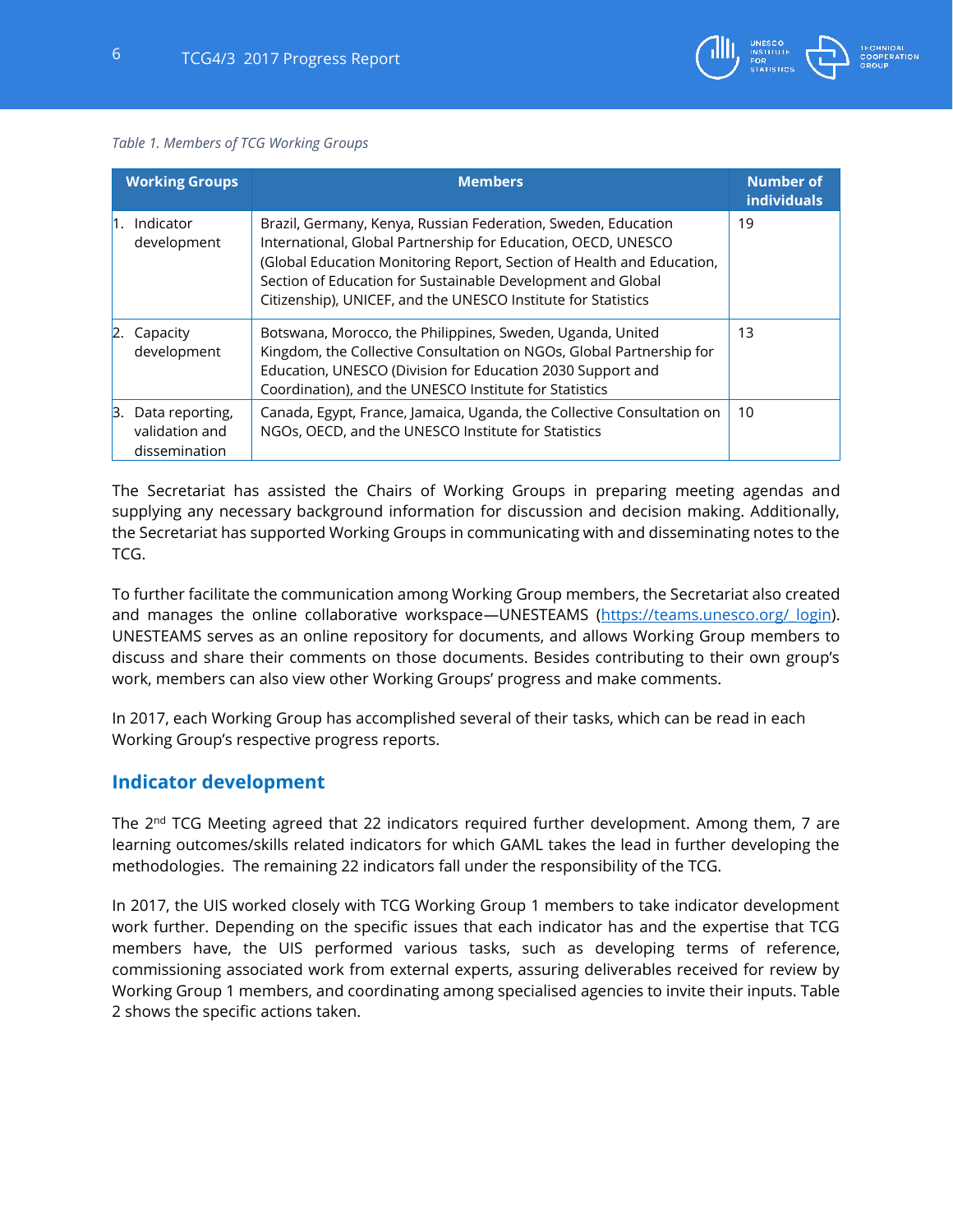

*Table 2. Actions taken in 2017 regarding the 15 indicators that are non-learning outcomes/skills related and that require further development*

|       | <b>Indicator</b>                                                                                                                                                                                                                                                                                   | <b>Actions taken</b>                                                                                                                                                                                  |
|-------|----------------------------------------------------------------------------------------------------------------------------------------------------------------------------------------------------------------------------------------------------------------------------------------------------|-------------------------------------------------------------------------------------------------------------------------------------------------------------------------------------------------------|
| 4.2.3 | Percentage of children under 5 years<br>experiencing positive and stimulating home<br>learning environments                                                                                                                                                                                        | The UIS commissioned a consultant to work on this<br>indicator. The deliverable has been received.                                                                                                    |
| 4.3.1 | Participation rate of youth and adults in<br>formal and non-formal education and<br>training in the previous 12 months, by sex                                                                                                                                                                     | The UIS developed the terms of reference (TOR) for<br>methodological development, which were reviewed by<br>Working Group 1 members. A consultant was hired and<br>the deliverable has been received. |
| 4.4.3 | Youth/adult educational attainment rates by<br>age group, economic activity status, levels of<br>education and programme orientation                                                                                                                                                               | OECD submitted preliminary suggestions on the<br>presentation of this indicator based on similar indicators<br>published in Education At A Glance.                                                    |
| 4.5.2 | Percentage of students in primary education<br>whose first or home language is the<br>language of instruction                                                                                                                                                                                      | The UIS developed the TORs for methodological<br>development, which were reviewed by Working Group 1<br>members. A consultant was hired and the deliverable has<br>been received.                     |
| 4.5.3 | Extent to which explicit formula-based<br>policies reallocate education resources to<br>disadvantaged populations                                                                                                                                                                                  | The UIS developed the TORs for methodological<br>development, which were reviewed by Working Group 1<br>members. A consultant was hired and the deliverable has<br>been received.                     |
| 4.6.3 | Participation rate of illiterate youth/adults in<br>literacy programmes                                                                                                                                                                                                                            | The UIS commissioned a consultant to work on this<br>indicator. The deliverable has been received.                                                                                                    |
| 4.7.1 | Extent to which (i) global citizenship<br>education and (ii) education for sustainable<br>development, including gender equality and<br>human rights, are mainstreamed at all levels<br>in: (a) national education policies, (b)<br>curricula, (c) teacher education and (d)<br>student assessment | UNESCO Education Sector has developed a proposal for<br>review by Working Group 1 members.                                                                                                            |
| 4.7.2 | Percentage of schools that provide life skills-<br>based HIV and sexuality education                                                                                                                                                                                                               | UNESCO Education Sector has developed a proposal for<br>review by Working Group 1 members.                                                                                                            |
| 4.7.3 | Extent to which the framework on the World<br>Programme on Human Rights Education is<br>implemented nationally (as per the UNGA<br>Resolution 59/113)                                                                                                                                              |                                                                                                                                                                                                       |
| 4.a.1 | Proportion of schools with access to: (d)<br>adapted infrastructure and materials for<br>students with disabilities                                                                                                                                                                                | The UIS developed the TORs for methodological<br>development, which were reviewed by Working Group 1<br>members. A consultant is expected to be hired in 2018.                                        |
| 4.a.2 | Percentage of students experiencing<br>bullying, corporal punishment, harassment,<br>violence, sexual discrimination and abuse                                                                                                                                                                     | UNESCO Education Sector has developed a proposal for<br>review by Working Group 1 members.                                                                                                            |
| 4.a.3 | Number of attacks on students, personnel<br>and institutions                                                                                                                                                                                                                                       | The Global Coalition to Protect Education from Attack has<br>submitted a proposal for the measurement of this<br>indicator.                                                                           |
| 4.b.2 | Number of higher education scholarships<br>awarded by beneficiary country                                                                                                                                                                                                                          | The UIS developed the TORs for methodological<br>development, which were reviewed by Working Group 1<br>members. The GEMR Team agreed to work on 4.b.2                                                |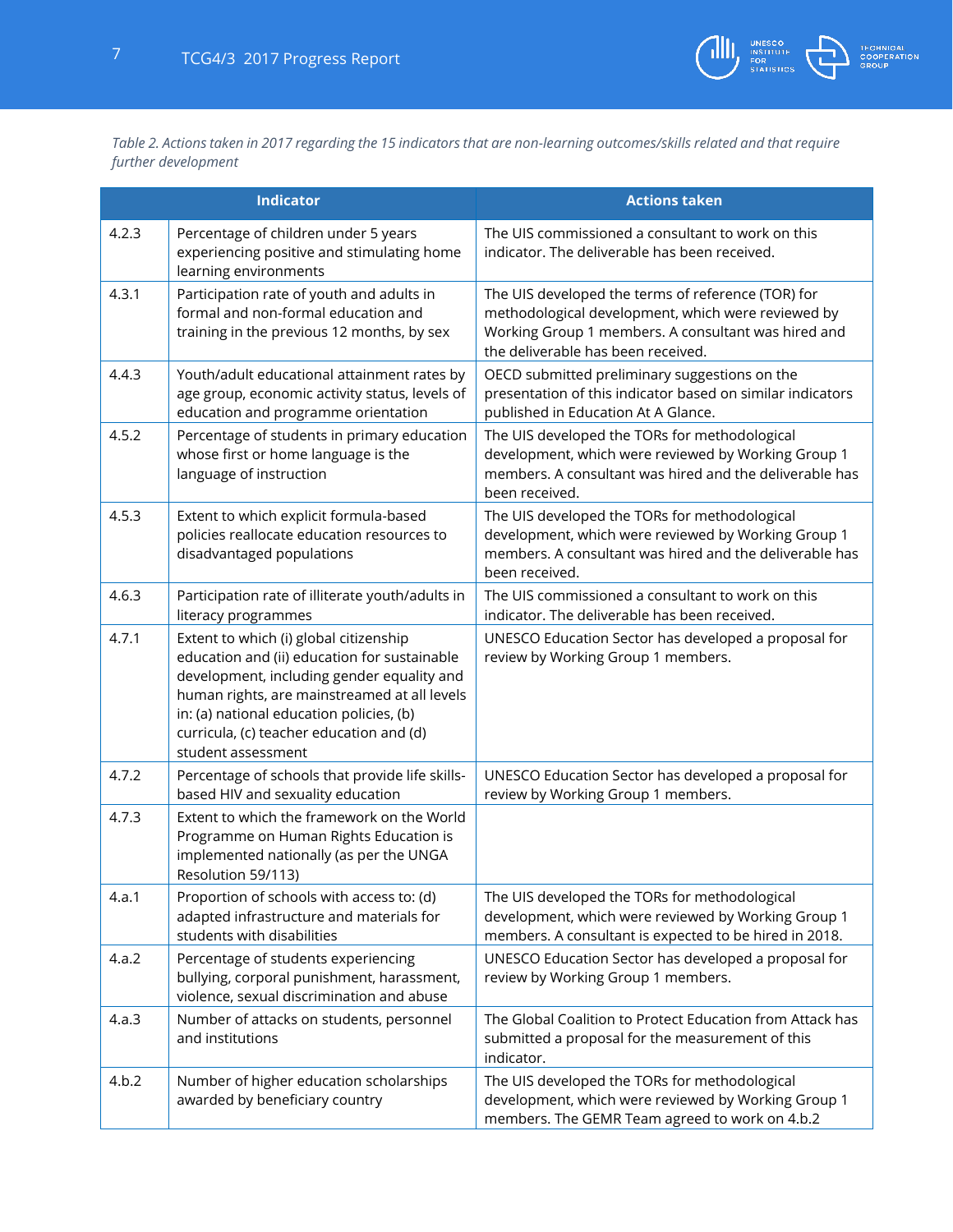

| <b>Indicator</b> |                                                                                                          | <b>Actions taken</b>                                                                                                                                                                                          |
|------------------|----------------------------------------------------------------------------------------------------------|---------------------------------------------------------------------------------------------------------------------------------------------------------------------------------------------------------------|
|                  |                                                                                                          | building on the recommendation in the 2016 and 2017<br>GEMRs. The report has been received.                                                                                                                   |
| 4.c.5            | Average teacher salary relative to other<br>professions requiring a comparable level of<br>qualification | The UIS developed the TORs for methodological<br>development, which were reviewed by Working Group 1<br>members. The UIS is exploring the possibility of<br>developing this indicator with OECD and Eurydice. |
| 4.c.7            | Percentage of teachers who received in-<br>service training in the last 12 months by<br>type of training | The UIS developed the TORs for methodological<br>development, which were reviewed by Working Group 1<br>members. A consultant is expected to be hired in 2018.                                                |

## <span id="page-7-0"></span>**Communication and Outreach**

The communication of TCG work and development is a major responsibility at the core of the Secretariat work. To enhance the communication of TCG progress not only among TCG members but also to the international community, the Secretariat has produced a document as a guide for communication, developed and maintained relevant website pages and microsites, and published its annual flagship report (SDG 4 Data Digest) and produced a manuscript entitled Handbook on Measurement of Equity in Education, and articles via blogs, as elaborated below.

#### *Priority areas for TCG governance, communications and direction setting*

To improve its communication with the TCG members, participants, partners, and the broader community, the Secretariat has produced a document entitled 'Priority areas for TCG governance, communications and direction setting' (Annex). This document specifies the TCG's priority action areas, flow of work, actors and responsibilities, actions needed, and timelines (or frequency).

#### *TCG microsite and UNESTEAMS*

The Secretariat manages and updates the TCG microsite [\(http://tcg.uis.unesco.org/\)](http://tcg.uis.unesco.org/), where information and resources are available about the TCG structure, TCG Working Groups, and each TCG meeting's agenda, presentations and summaries. The TCG microsite also provides a link to the GAML site [\(http://uis.openplus.ca/gaml/\)](http://uis.openplus.ca/gaml/).

In addition, as mentioned in the section on Coordination Support to TCG Working Groups, an online work place, UNESTEAM, has been created and maintained by UIS to facilitate knowledge sharing and discussion among TCG Working Group Members.

#### *SDG 4 Education Indicators for Reporting and Monitoring*

Launched by the UIS, the SDG4 Monitoring microsite (http://sdg4monitoring.uis.unesco.org/) presents global and thematic indicators, country profiles as well as a range of related data on learning outcomes and metadata. This microsite has the following sections: a) information on target descriptions, global indicators and thematic indicators, b) metadata for the indicators, and c) regional graphs of indicators by target. In 2017, the SDG4 Monitoring website incorporated an Open Data section that includes tables of the data and historical series of SDG4 indicators. Additionally, the website has a section named Country Profile that shows data in the context of individual country, educational system and available SDG 4 indicators. Additionally, the website has and a global map section for each indicator with data.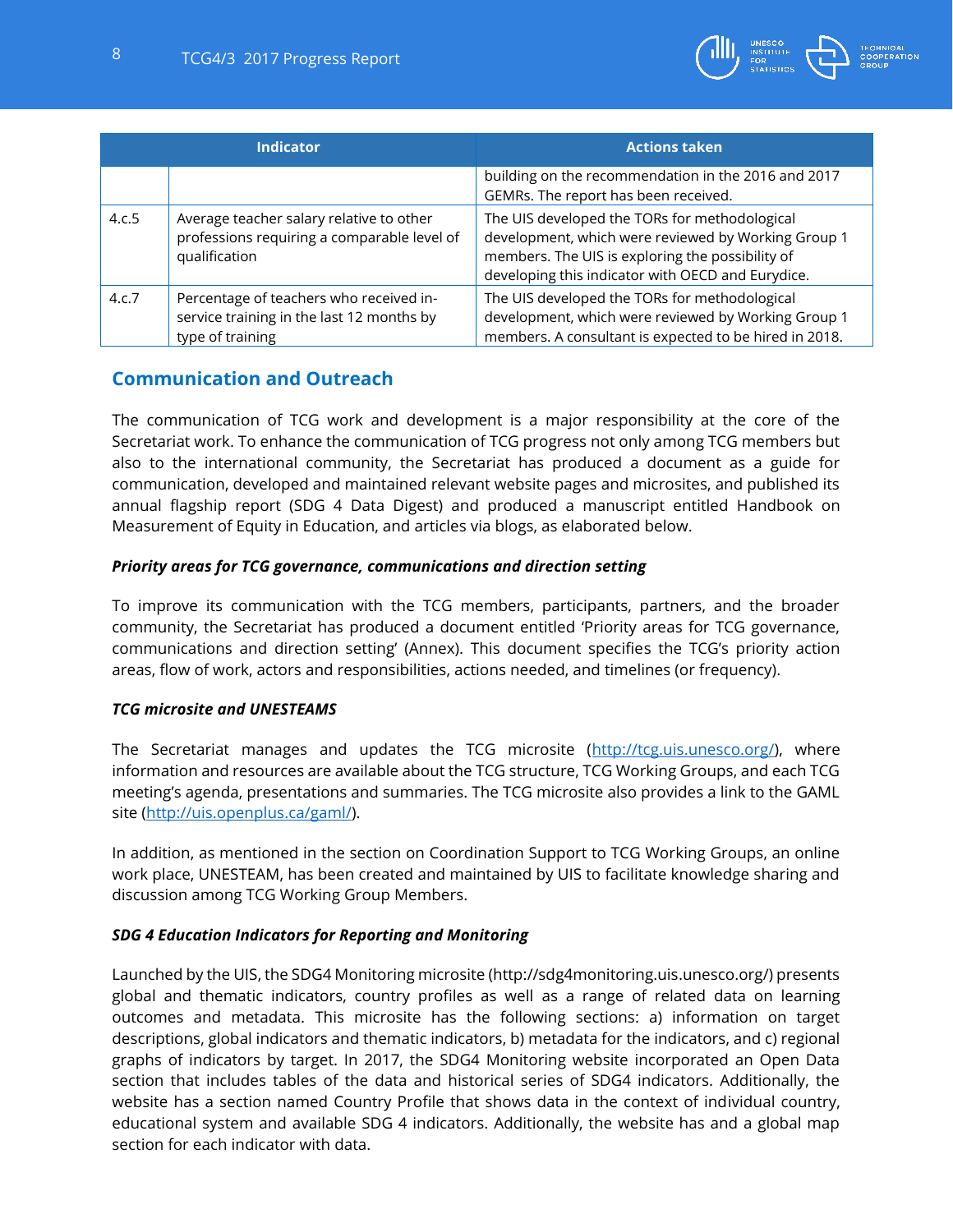

#### *SDG 4 and Equity*

Equity is at the core of the Sustainable Development Goals (SDGs). To meet the needs of different types of data users interested in equity in education, the UIS launched a new Equity in Education web page [\(http://uis.unesco.org/en/topic/equity-education\)](http://uis.unesco.org/en/topic/equity-education), which presents a selection of news, publications and interactive tables and charts for selected indicators disaggregated by sex, location, and wealth quintile. Moreover, this web page also features a new interactive data visualization on inequalities in the distribution of teachers in 10 Asian countries [\(http://uis.unesco.org/sites/default/files/viz/teachers.html\)](http://uis.unesco.org/sites/default/files/viz/teachers.html).

In addition, data users can find data on equity in education through the following tools offered by the UIS:

- (a) A newly added theme on equity in UIS.Stat [\(http://data.uis.unesco.org/\)](http://data.uis.unesco.org/);
- (b) SDG 4 Data Microsite [\(http://sdg4monitoring.uis.unesco.org/data\\_tcg.php\)](http://sdg4monitoring.uis.unesco.org/data_tcg.php), which presents global and thematic indicators and country profiles; and
- (c) SDG 4 eAtlas [\(https://www.tellmaps.com/sdg4/#!/tellmap/-1210327701\)](https://www.tellmaps.com/sdg4/#!/tellmap/-1210327701), which allows users to explore the data using interactive maps and charts, which can be easily shared and downloaded.

#### *Publications*

*SDG 4 Data Digest series.* Followed by its first edition in 2016, the UIS publish 2017 Digest entitled '*The Quality Factor: Strengthening National Data to Monitor Sustainable Development Goal 4* [\(http://uis.unesco.org/en/news/launch-sdg-4-data-digest-statistical-tools-and-strategies-countries](http://uis.unesco.org/en/news/launch-sdg-4-data-digest-statistical-tools-and-strategies-countries-and-donors)[and-donors\)](http://uis.unesco.org/en/news/launch-sdg-4-data-digest-statistical-tools-and-strategies-countries-and-donors). This Digest sets out a roadmap of strategies and tools to help countries produce vital data on education.

*Handbook on Measurement of Equity in Education* (forthcoming, 2018) The SDG-Education 2030 Framework for Action in 2015 has placed equity at the heart of the international development agenda. However, the ability to measure equality in learning has been limited due to a number of factors, such as differences in definitions and indicator calculations. To support efforts to monitor progress towards the SDGs, the UIS initiated to publish "*Handbook on Measurement of Equity in Education*". In December 2017, a draft of the Handbook has been jointly produced by the UIS, the Research for Equitable Access and Learning (REAL) Centre at the University of Cambridge, FHI 360, and Oxford Policy Management. In March 2018, the Handbook will be launched.

#### *Blogs*

In 2017, the UIS published fourteen articles to communicate with readers who are interested in learning the update-to-date issues and progress on monitoring SDG4 on education. A full list of the articles are shown in Annex 2 of the document.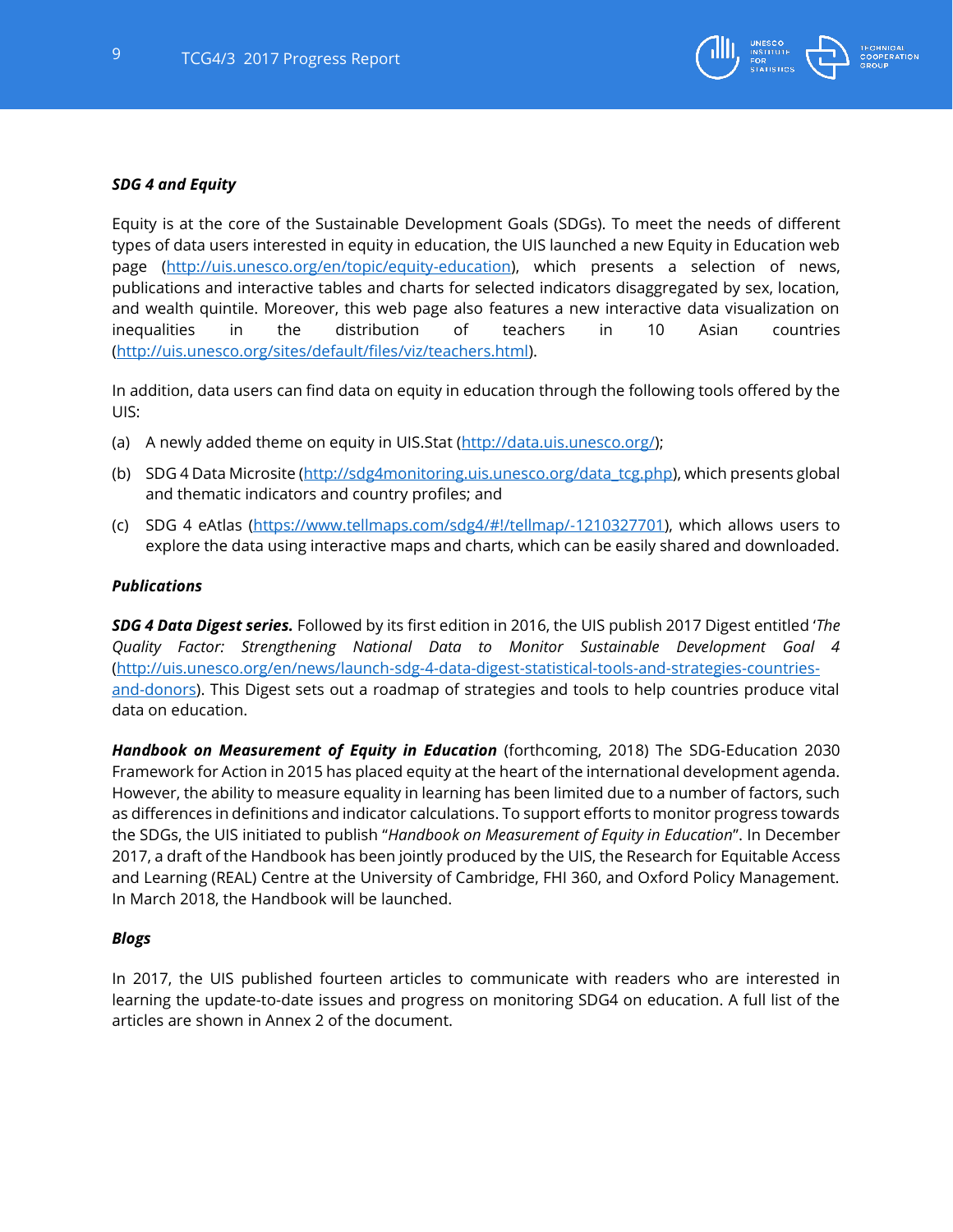

# <span id="page-9-0"></span>**3. TCG progress and the UIS' roles of the official sources of SDG 4**

The progress that TCG has made has advanced the work of implementing the thematic indicator framework. Importantly, the progress made has supported the UIS in its role as the official source of cross-nationally comparable data on education for SDG 4. This section describes the UIS' work with Inter-Agency Groups, its activities related to important international meetings and the SDG 4 data production.

## <span id="page-9-1"></span>**The UIS' memberships and involvement in inter-agency groups**

- IAEG-SDGs [\(https://unstats.un.org/sdgs/iaeg-sdgs/\)](https://unstats.un.org/sdgs/iaeg-sdgs/) is tasked to develop and implement the global indicator framework for the Goals and targets of the 2030 Agenda. The UIS is the custodian agency of 9 out of 11 SDG 4 global indicators and partner organization for the remaining 2 indicators. As a custodian agency, the UIS is in charge of the development and validation of new methodologies for the 9 indicators, and the process is overseen by the IAEG-SDGs.
- The Inter-secretariat Working Group on Household Surveys (ISWGHS, [https://unstats.un.org/iswghs/\)](https://unstats.un.org/iswghs/) aims to foster coordination and harmonization of household survey activities. As a Member of the 'Task Force on Standards for Education Spending Estimates based on Household Survey Data', the UIS has produced a document entitled 'Availability and Reliability of Education Finance Data in Household Surveys' [\(http://uis.unesco.org/sites/default/files/documents/availability-reliability-education-finance](http://uis.unesco.org/sites/default/files/documents/availability-reliability-education-finance-data-household-surveys.pdf)[data-household-surveys.pdf](http://uis.unesco.org/sites/default/files/documents/availability-reliability-education-finance-data-household-surveys.pdf)) and drafted a 'Guidebook on Education Expenditure in Household Surveys' jointly with the World Bank Group which will be completed in 2018.
- The Inter-Agency Group on Education Inequality Indicators (IAG-EII) [\(http://uis.openplus.ca/iag/\)](http://uis.openplus.ca/iag/) aims to promote and coordinate the use of household survey data for education monitoring at the national, regional and global levels. Through coordination among multilateral agencies, the UIS contributes to ensuring standardised reporting to complement evidence available through administrative sources, typically collected by school systems.
- Paris 21 Capacity Development 4.0 Task Team [\(http://www.paris21.org/capacity-development-40\)](http://www.paris21.org/capacity-development-40) aims to 'develop a guiding framework with relevant materials that enable countries, donors and other actors to build capacities that better respond to the current needs of producers and users of data and influence and drive decisions for sustainable development and the 2030 Agenda' (Paris 21, 2017). As a Member of the Task Team, in 2017 the UIS shared its experience and conceptual framework on assisting countries to enhance statistical capacity.
- Inter-agency and Expert Group on Early Childhood Development (IAEG-ECD) serves as a global advisory and coordination body whose overarching purpose is to support countries in the monitoring of SDG Target 4.2, Indicator 4.2.1. As a member, the UIS continues contributing to the ECD methodological work.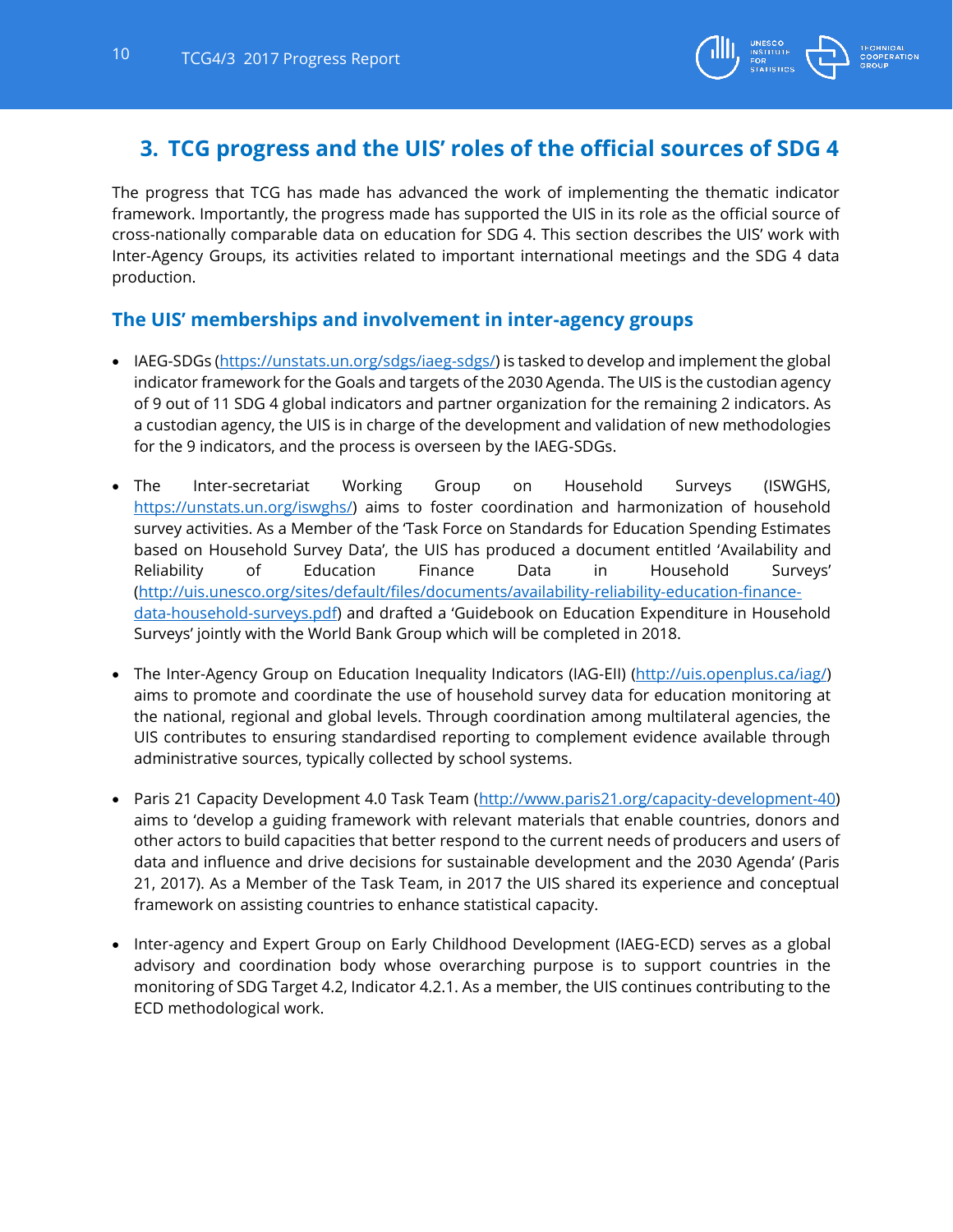

## <span id="page-10-0"></span>**The UIS' participation in important international meetings in 2017**

The UIS attended the following meetings in 2017:

- The 48<sup>th</sup> session of the United Nations Statistical Commission (New York, USA, 7-10 March)
- UN High Level Dialogue on Education (New York, USA, 28 June)
- The third Meeting of the SDG-Education 2030 Steering Committee (New York, USA, 29-30 June)
- The Fifth and Sixth Meetings of the Inter-Agency and Expert Group on SDG indicators (IAEG-SDGs) (Ottawa, Canada, 30-31 March and Manama, Bahrain, 13-14 November)
- The 11<sup>th</sup> meeting of the Inter-Agency and Expert Group on Gender Statistics (Rome, Italy 30-31October)
- The Inter-Secretariat Working Group on Household Surveys (Task Force on Education Expenditure) (New York, USA 16-17 November)

## <span id="page-10-1"></span>**UIS' SDG 4 Data Dissemination**

Timely and quality data are key to monitoring the progress of the SDGs. In response to this, the UIS has modified its education data production calendar between 2017 and early 2019 as shown in Figure 2. In December 2017, the UIS launched its SDG4 indicator review by countries to feed into the upcoming February 2018 education data release. This dataset will be available in time for the UIS' submission of SDG data on education to the UN Statistics Division for the SDG 2018 Report, to UNESCO's Global Education Monitoring Report, and to the World Bank Group.



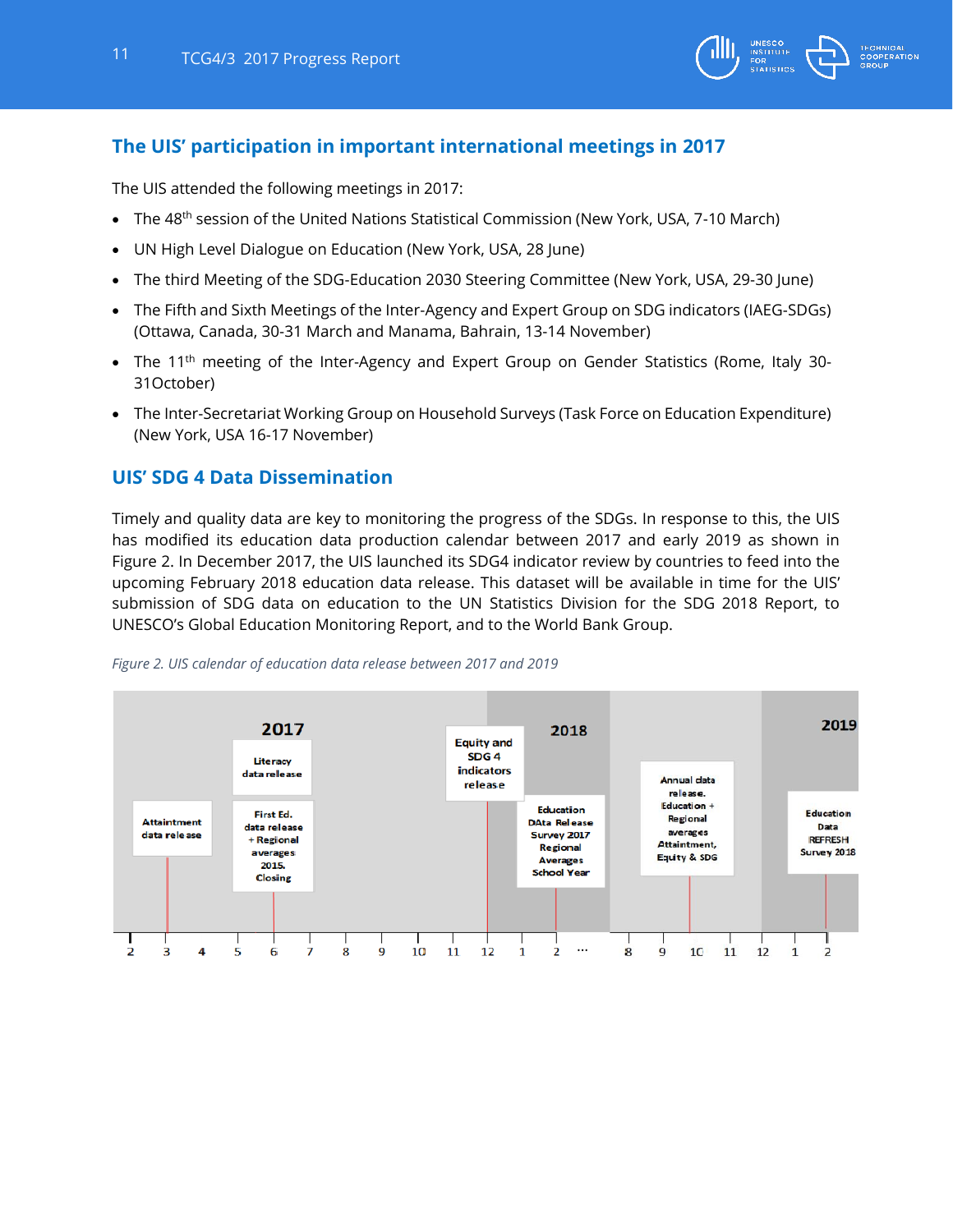

# <span id="page-11-0"></span>**Annex 1: Priority areas for TCG governance, communications and direction setting**

The UIS, the Secretariat of the TCG, seeks to improve its communication with the TCG members, participants, partners, and the broader community regarding its priority areas, flow of work, and governance. One approach that can contribute to good communication is to specify the TCG's action area, responsibility, actions needed, and timeline (or frequency), which is the foundation of this document.

This document is organized into two parts: TCG plenary-wide work and TCG working-groups work. In each part, the action areas, responsibility, actions needed, and timeline (or frequency) are described (see Table A and Table B). Before the details in the two tables, an overview of the content of this document is provided.

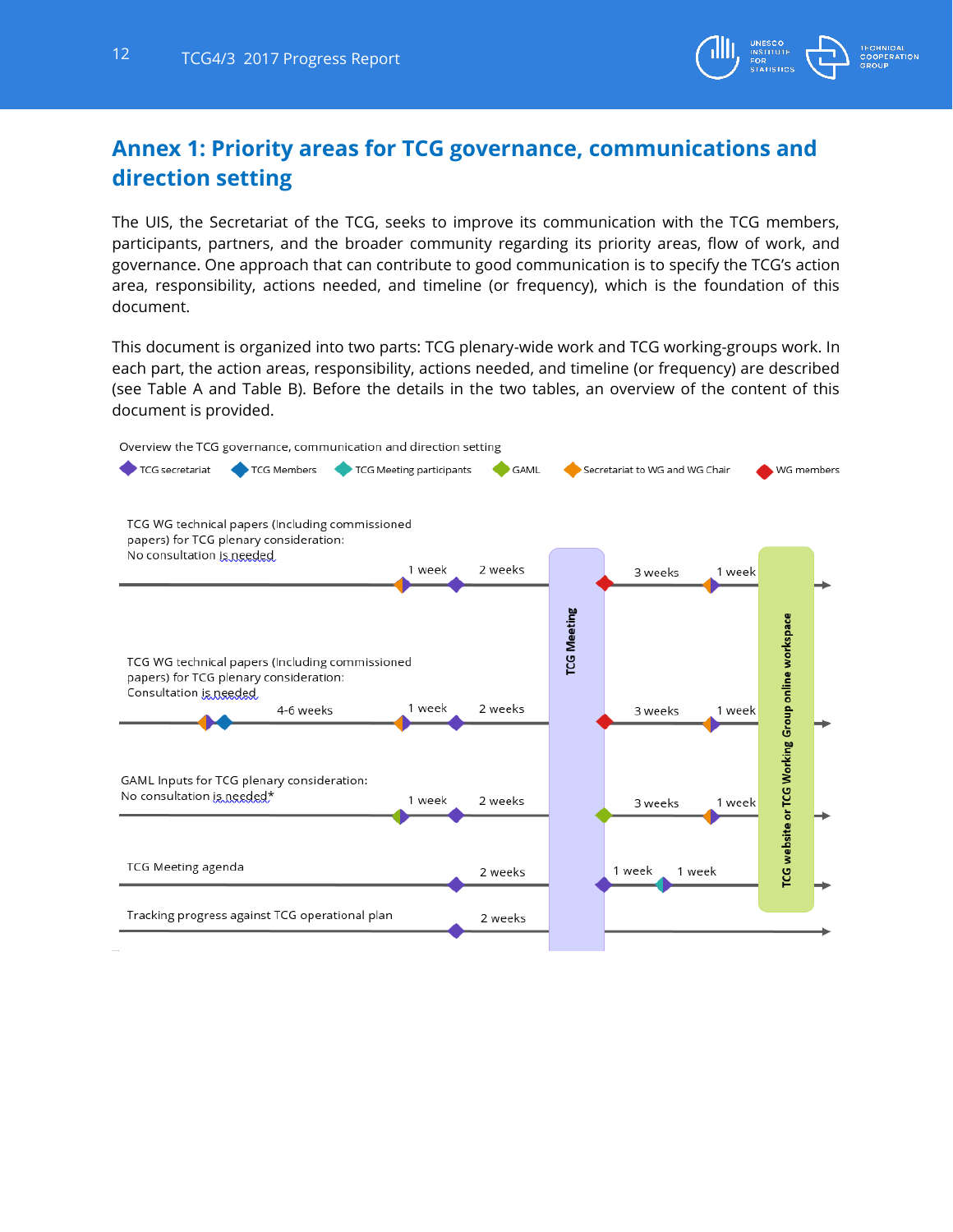

#### *Table A. TCG plenary-wide work*

 $\overline{a}$ 

| No.            | <b>Action area</b>                                                                                                              | Responsibility, actions needed, and timeline (or frequency)                                                                                                                                                                                                                                                                                                                                                                                                                                                                                                                                                                                                                                                                                                                                                                                                                                                                                                                                                                                                                                                                                                                                                         |
|----------------|---------------------------------------------------------------------------------------------------------------------------------|---------------------------------------------------------------------------------------------------------------------------------------------------------------------------------------------------------------------------------------------------------------------------------------------------------------------------------------------------------------------------------------------------------------------------------------------------------------------------------------------------------------------------------------------------------------------------------------------------------------------------------------------------------------------------------------------------------------------------------------------------------------------------------------------------------------------------------------------------------------------------------------------------------------------------------------------------------------------------------------------------------------------------------------------------------------------------------------------------------------------------------------------------------------------------------------------------------------------|
| $\mathbf{1}$   | <b>TCG Meeting: Before</b><br>Agenda and<br>announcement of<br><b>TCG Meetings,</b><br>and made available<br>on the TCG website | Secretariat:<br>Prepare for the agenda with an emphasis on actions (i.e. what decisions<br>1.1<br>are sought; who is responsible for what and by when) and finalise the<br>agenda<br>1.2 Send the finalised agenda to TCG participants two weeks before the<br><b>Meeting</b>                                                                                                                                                                                                                                                                                                                                                                                                                                                                                                                                                                                                                                                                                                                                                                                                                                                                                                                                       |
| $\overline{2}$ | <b>TCG Meeting: After</b>                                                                                                       | Secretariat:                                                                                                                                                                                                                                                                                                                                                                                                                                                                                                                                                                                                                                                                                                                                                                                                                                                                                                                                                                                                                                                                                                                                                                                                        |
|                | Meeting summary <sup>2</sup> ,<br>presentations, list of<br>participations, and<br>meeting results                              | Send the draft summary to TCG Meeting participants for review within<br>2.1<br>two weeks <sup>3</sup> after the Meeting<br><b>TCG Meeting participants:</b><br>2.2 Provide feedback within two weeks* once receiving the draft summary<br>Secretariat:<br>2.3 Upon receiving TCG participants' feedback, evaluate, incorporate<br>comments, and produce the final summary<br>Upload the meeting materials (presentation slides, final summary and list<br>2.4<br>of participants, and results of the meeting) within one month after each                                                                                                                                                                                                                                                                                                                                                                                                                                                                                                                                                                                                                                                                           |
|                |                                                                                                                                 | plenary meeting                                                                                                                                                                                                                                                                                                                                                                                                                                                                                                                                                                                                                                                                                                                                                                                                                                                                                                                                                                                                                                                                                                                                                                                                     |
| $\mathsf{3}$   | Papers and<br>resources <sup>4</sup> developed<br>for consideration by<br>the TCG plenary                                       | Working Group (WG) Chairs and the designated UIS staff:<br>3.1 The papers and resources prepared by the WG to be considered by the<br>TCG plenary need to have clearly identified Action Items, Points for<br>Discussion/Decision and/or Recommendations.<br>3.2 For 3.1 that requires consultation to countries and TCG decisions and, the<br>papers and resources need to be sent to the Secretariat eight weeks<br>before the TCG Meeting.<br>3.3 For 3.1 that are for TCG consideration but does not necessarily need<br>consultation to countries, the papers and resources need to be sent to the<br>Secretariat at least three weeks before the TCG Meeting.<br>Secretariat:<br>3.4 For 3.2, once receiving the papers and resources for consultation, the<br>Secretariat should assist TCG members to conduct consultation within<br>their regions. The Secretariat should compile the results at least three<br>weeks prior to each TCG plenary meeting, and circulate the results to the<br>TCG two weeks prior to the Meeting.<br>3.5 For 3.3, once receiving the papers and resources, circulate the results to<br>the TCG two weeks of the Meeting.<br>3.6 For papers and resources presented by GAML, |

<sup>&</sup>lt;sup>2</sup> TCG Meeting Summary is used to inform the Education 2030 Review, Monitoring and Reporting Working Group (RMR WG)'s programme and advice to Education 2030 Steering Committee

<sup>&</sup>lt;sup>3</sup> In cases if a TCG Meeting is held immediately before a holiday period, some leeway (e.g. one to two weeks) may be added.

<sup>4</sup> Papers and resources include: (a) those prepared by TCG Working Groups, (b) presented by GAML to the TCG, and (c) technical inputs presented by the UIS (e.g. commissioned papers for discussion)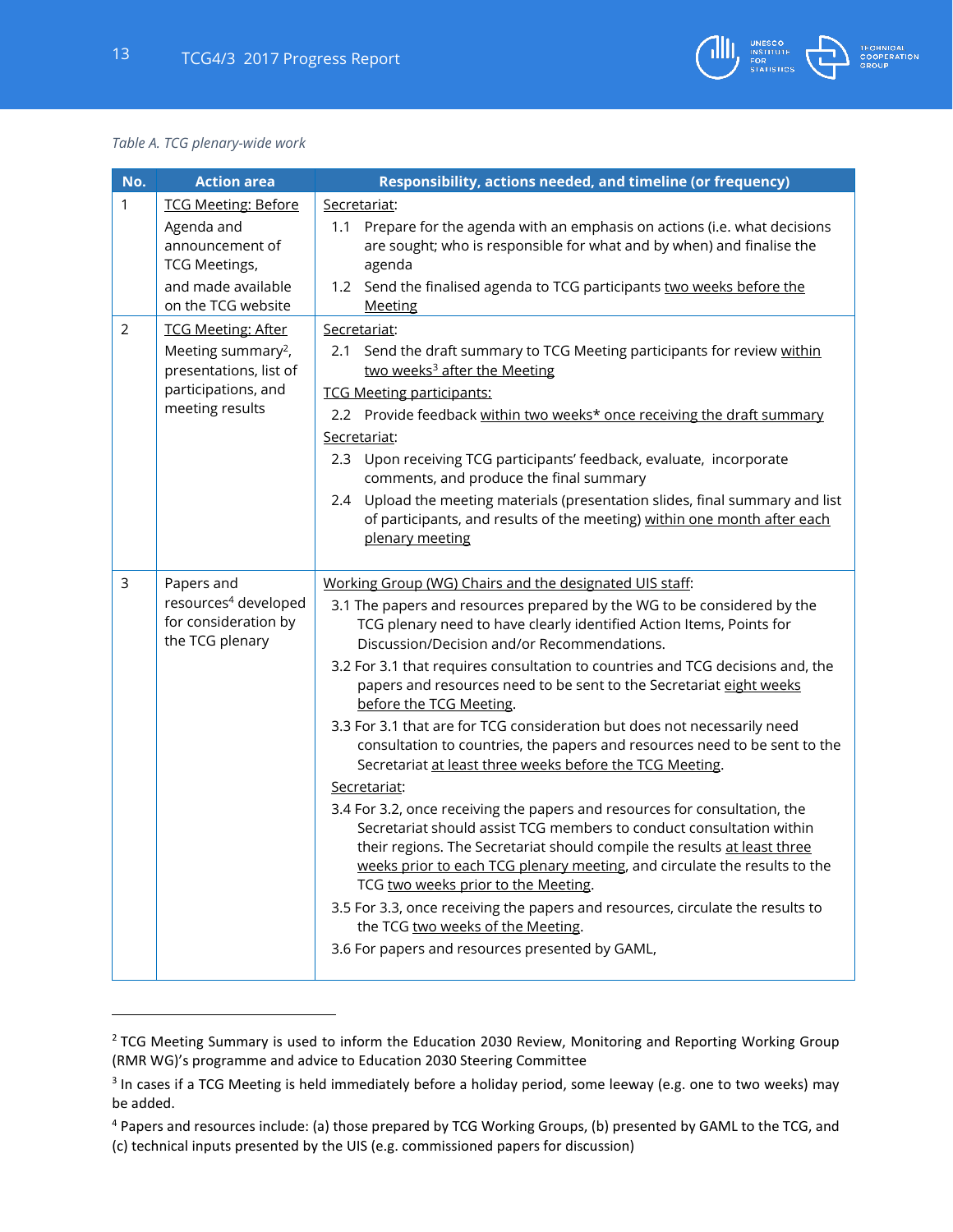

| No.            | <b>Action area</b>                                                                                                                                                                                                           | Responsibility, actions needed, and timeline (or frequency)                                                                                                                                                                                                                                                                                                                                             |
|----------------|------------------------------------------------------------------------------------------------------------------------------------------------------------------------------------------------------------------------------|---------------------------------------------------------------------------------------------------------------------------------------------------------------------------------------------------------------------------------------------------------------------------------------------------------------------------------------------------------------------------------------------------------|
|                |                                                                                                                                                                                                                              | Working Group Chairs and the designed UIS staff, or Secretariat and/or<br>contractors:<br>3.8 Make necessary revisions to the relevant resources based on the inputs                                                                                                                                                                                                                                    |
|                |                                                                                                                                                                                                                              | from the TCG Meeting. Provide updated papers/resources to the<br>Secretariat within four weeks after the TCG Meeting.                                                                                                                                                                                                                                                                                   |
|                |                                                                                                                                                                                                                              | Secretariat:                                                                                                                                                                                                                                                                                                                                                                                            |
|                |                                                                                                                                                                                                                              | 3.9 Circulate the revised documents to TCG Meeting participants within one<br>week upon receipt of revision on 3.8                                                                                                                                                                                                                                                                                      |
|                |                                                                                                                                                                                                                              | <b>TCG Meeting participants:</b>                                                                                                                                                                                                                                                                                                                                                                        |
|                |                                                                                                                                                                                                                              | 3.10 Review and comment on the revised documents within two weeks upon<br>receipt of the documents                                                                                                                                                                                                                                                                                                      |
|                |                                                                                                                                                                                                                              | Secretariat:                                                                                                                                                                                                                                                                                                                                                                                            |
|                |                                                                                                                                                                                                                              | 3.11 Evaluate and incorporate reviewers' comments (3.10) into the final<br>version and upload them on website two weeks within receiving<br>comments from 3.10.                                                                                                                                                                                                                                         |
| $\overline{4}$ | Communications                                                                                                                                                                                                               | Secretariat                                                                                                                                                                                                                                                                                                                                                                                             |
|                | strategy                                                                                                                                                                                                                     | 4.1 Develop a time-based and costed stakeholders' communications strategy                                                                                                                                                                                                                                                                                                                               |
|                |                                                                                                                                                                                                                              | 4.2 Draft CS for consideration by Mid October 2017.                                                                                                                                                                                                                                                                                                                                                     |
|                |                                                                                                                                                                                                                              | 4.3 Finalise based on feedback and implement                                                                                                                                                                                                                                                                                                                                                            |
|                |                                                                                                                                                                                                                              | Secretariat                                                                                                                                                                                                                                                                                                                                                                                             |
|                |                                                                                                                                                                                                                              | 4.4 Review periodically, and at least each semester                                                                                                                                                                                                                                                                                                                                                     |
| 5              | Tracking progress                                                                                                                                                                                                            | Secretariat                                                                                                                                                                                                                                                                                                                                                                                             |
|                | against the TCG<br>Operational Plan and<br>Result Framework                                                                                                                                                                  | 5.1 Update TCG Operational Plan and review the result framework quarterly                                                                                                                                                                                                                                                                                                                               |
|                |                                                                                                                                                                                                                              | for the Secretariat, indicating progress against expected timelines and<br>budgets.                                                                                                                                                                                                                                                                                                                     |
|                |                                                                                                                                                                                                                              | 5.2 Provide updates regarding 5.1 to TCG two weeks before the TCG Meeting                                                                                                                                                                                                                                                                                                                               |
| 6              | Develop a TCG                                                                                                                                                                                                                | Secretariat                                                                                                                                                                                                                                                                                                                                                                                             |
|                | overview paper by<br>the end of Oct 2017,<br>outlining TCG-related<br>resources (existing<br>and planned), a<br>glossary of terms and<br>visual mapping of<br>inter-relationships of<br>resources and<br>partnerships within | 6.1 Coordinate the development of a TCG overview paper, including a glossary<br>of terms, with a focus on TCG-related resources and including visual<br>depictions, to enable a clear understanding of existing and planned<br>resources in support of the TCG Work Plan and Logical Model. The<br>associated documents should be sent to TCG for review by September 30<br>2017.<br><b>TCG Members</b> |
|                |                                                                                                                                                                                                                              | 6.2 Review and send comments back to the Secretariat within two weeks upon<br>receipt of the documents on 6.1<br>Secretariat                                                                                                                                                                                                                                                                            |
|                | the TCG                                                                                                                                                                                                                      | 6.3 Evaluate, incorporate comments and produce the finalised documents<br>before October 30, 2017.                                                                                                                                                                                                                                                                                                      |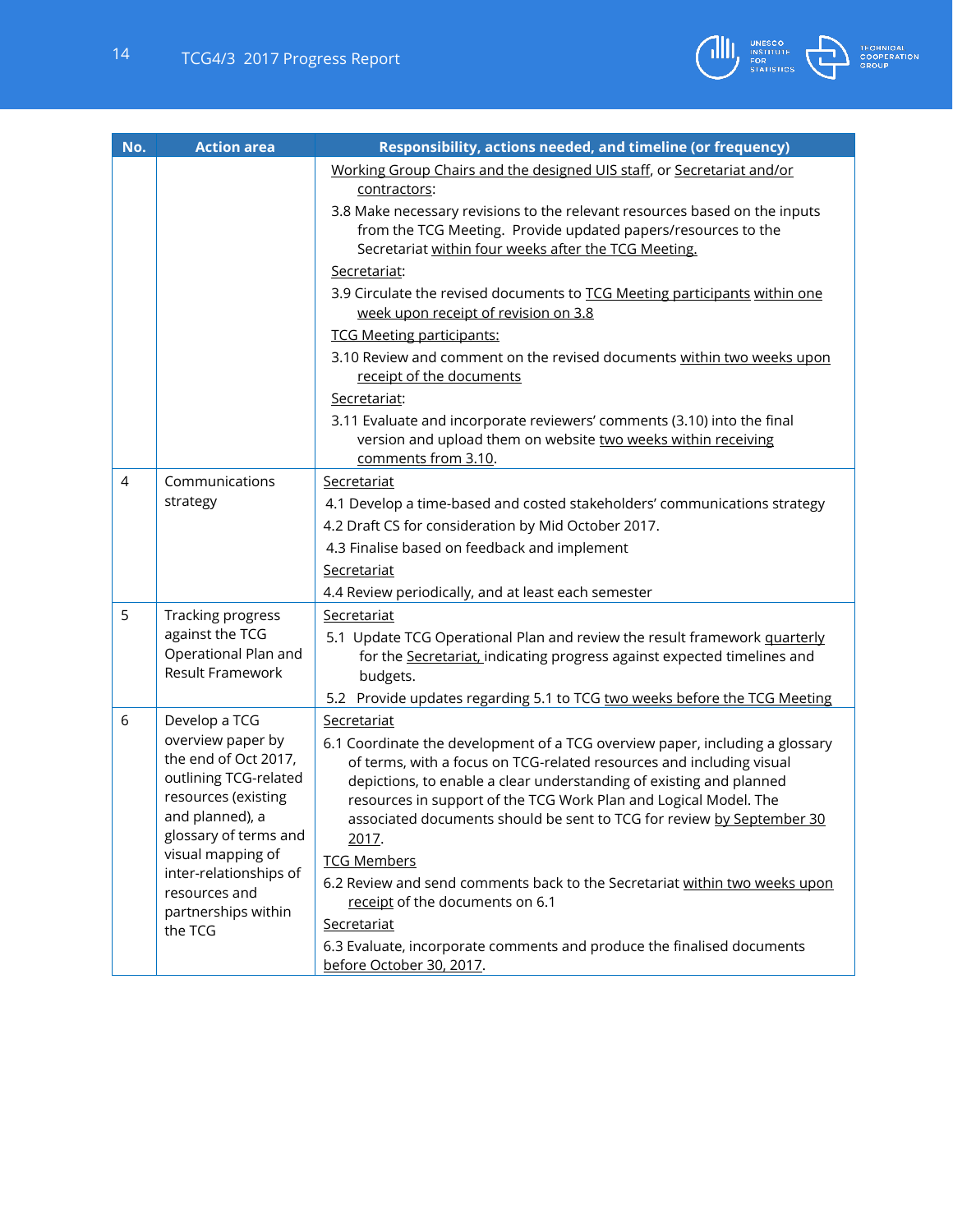#### *Table B. TCG working-group work*

 $\overline{\phantom{a}}$ 

| No.            | <b>Action area</b>                                                                                                       | Responsibility, actions needed, and timeline (or frequency)                                                                                                                                                                                                                                                                                                                                                                                                                                                                                                                                                                                                                                                                       |
|----------------|--------------------------------------------------------------------------------------------------------------------------|-----------------------------------------------------------------------------------------------------------------------------------------------------------------------------------------------------------------------------------------------------------------------------------------------------------------------------------------------------------------------------------------------------------------------------------------------------------------------------------------------------------------------------------------------------------------------------------------------------------------------------------------------------------------------------------------------------------------------------------|
| 1              | Details of Working<br>Groups, Terms of<br>Reference, members<br>and work plans made<br>available on the TCG<br>website   | Secretariat to each WG<br>1.1 Draft documents (including ToR, members and work plan), send own WG<br>members for review, and produce the final and agreed version<br>1.2 Maintain the changes (e.g. changes in members) in the documents<br><b>WG Chairs and members,</b><br>1.3 Review the work plan at least six monthly<br>Secretariat:<br>1.4 Load the final version and reflect changes to the TCG website and<br><b>UNESTEAMS for TCG WGs</b>                                                                                                                                                                                                                                                                               |
| 2.             | Agendas and Minutes<br>of Working Group<br>meetings                                                                      | Secretariat to each WG<br>2.1 With the inputs and agreement of own WG Chair, convene WG meetings at<br>least quarterly<br>2.2 With the inputs and agreement of own WG Chair, prepare meeting agenda,<br>means of communication and time, and then disseminate to WG members<br>2.3 Produce meeting minutes within two weeks following the meeting<br>WG members:<br>2.4 Review and the meeting minutes circulated by the Secretariat and adopt the<br>minutes on a no objections basis within one week upon receiving the draft<br>meeting<br>Secretariat:<br>2.5 Upload the final version and reflect changes to the UNESTEAMS for TCG<br>WGs within one week upon receiving the final version from the Secretariat<br>to the WG |
| 3              | Technical papers and<br>resources developed<br>by Working Groups                                                         | Secretariat to each WG:<br>3.1 With the inputs from the whole WG and agreement of own WG Chair,<br>provide all technical papers and resources developed to Secretariat<br>Secretariat<br>3.2 Upload the papers and resources to the TCG WG online workspace<br>(UNESTEAMS) within one week upon receiving them                                                                                                                                                                                                                                                                                                                                                                                                                    |
| $\overline{4}$ | Technical papers and<br>resources <sup>5</sup> developed<br>by Working Groups<br>for consideration by<br>the TCG plenary | Secretariat to each WG:<br>4.1 With the inputs from the whole WG and agreement of own WG Chair,<br>circulate the technical papers and resources to TCG Members at least 4-6<br>weeks before TCG plenary meetings to allow for consultation<br>4.2 Compile consultation results and report back to WG members at least 3<br>weeks before the TCG plenary<br>4.3 With the agreement of the WB, submit the revised technical papers and<br>resources to the before the TCG plenary two weeks of the TCG plenary<br><b>WG Members</b><br>4.4 Discuss the consultation results based on 4.2 and revised the technical<br>papers and resources within one week upon receiving the consultation<br>results                               |

**TECHNICAL<br>COOPERATION<br>GROUP** 

UNESCO<br>INSTITUTE<br>FOR<br>STATISTICS

<sup>&</sup>lt;sup>5</sup> The technical papers and resources for the TCG plenary should clearly identify action items, points for discussion, decision and/or recommendations.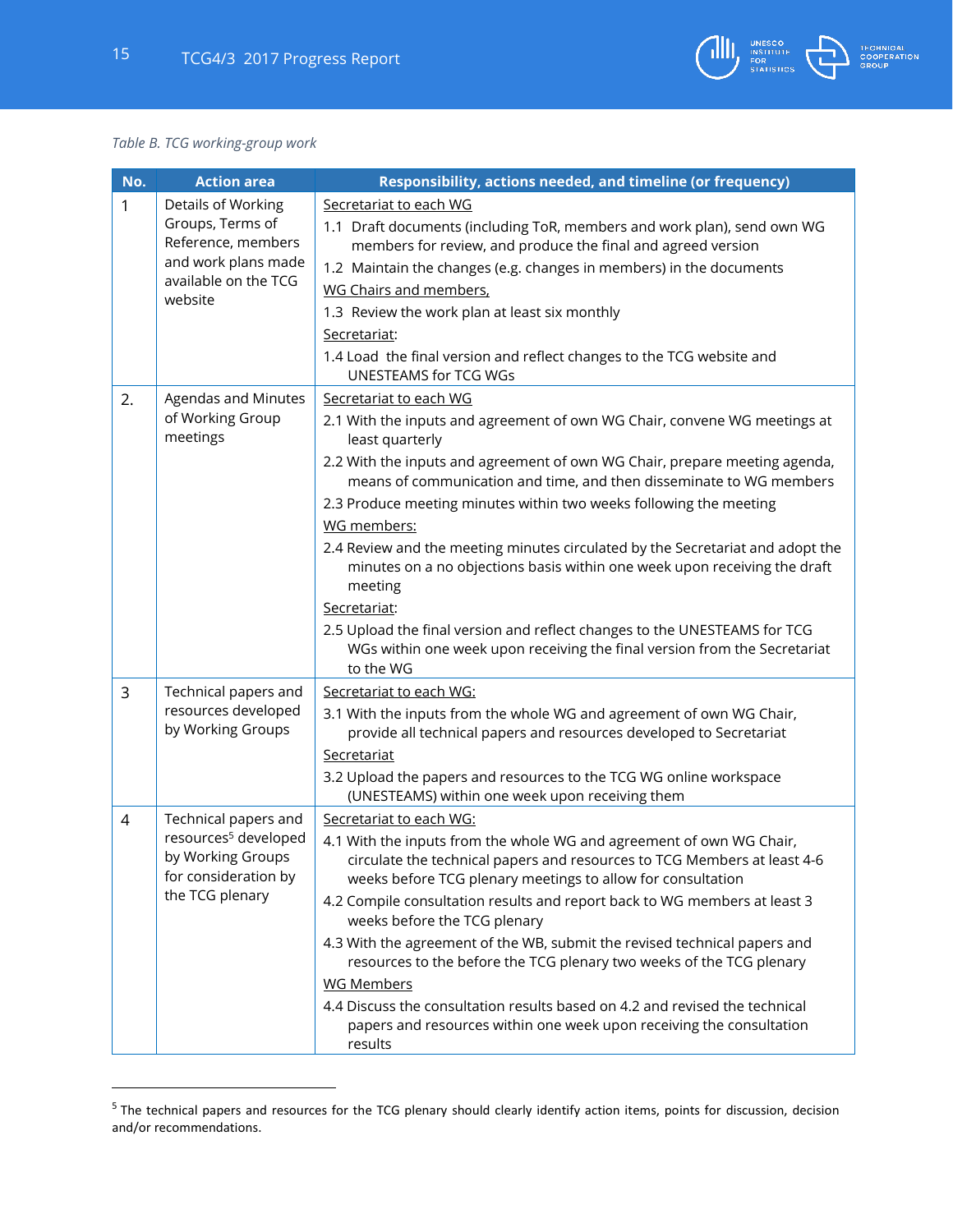

| No. | <b>Action area</b>                                                                                                                             | Responsibility, actions needed, and timeline (or frequency)                                                                                                                                                                                                                                                  |
|-----|------------------------------------------------------------------------------------------------------------------------------------------------|--------------------------------------------------------------------------------------------------------------------------------------------------------------------------------------------------------------------------------------------------------------------------------------------------------------|
| 5.  | Technical papers and<br>resources developed<br>by Working Groups <sup>6</sup><br>and after being<br>discussed during the<br><b>TCG plenary</b> | Secretariat to each WG:<br>5.1 Following TCG plenary meetings, Secretariat to each WG should assist WG<br>Chairs and members to make necessary revisions to the relevant technical<br>papers and resources, based on meeting inputs.<br>5.2 With the inputs from the whole WG and agreement of own WG Chair, |
|     |                                                                                                                                                | submit the revised technical papers and resources to the TCG Secretariat<br>within three weeks of the relevant TCG plenary meeting                                                                                                                                                                           |
|     |                                                                                                                                                | Secretariat:                                                                                                                                                                                                                                                                                                 |
|     |                                                                                                                                                | 5.3 Upload the papers and resources to the TCG WG online workspace                                                                                                                                                                                                                                           |
|     |                                                                                                                                                | (UNESTEAMS) within one week upon receiving them                                                                                                                                                                                                                                                              |

 $\overline{\phantom{a}}$ 

 $6$  WG should ensure the timely revision of technical papers and resources.